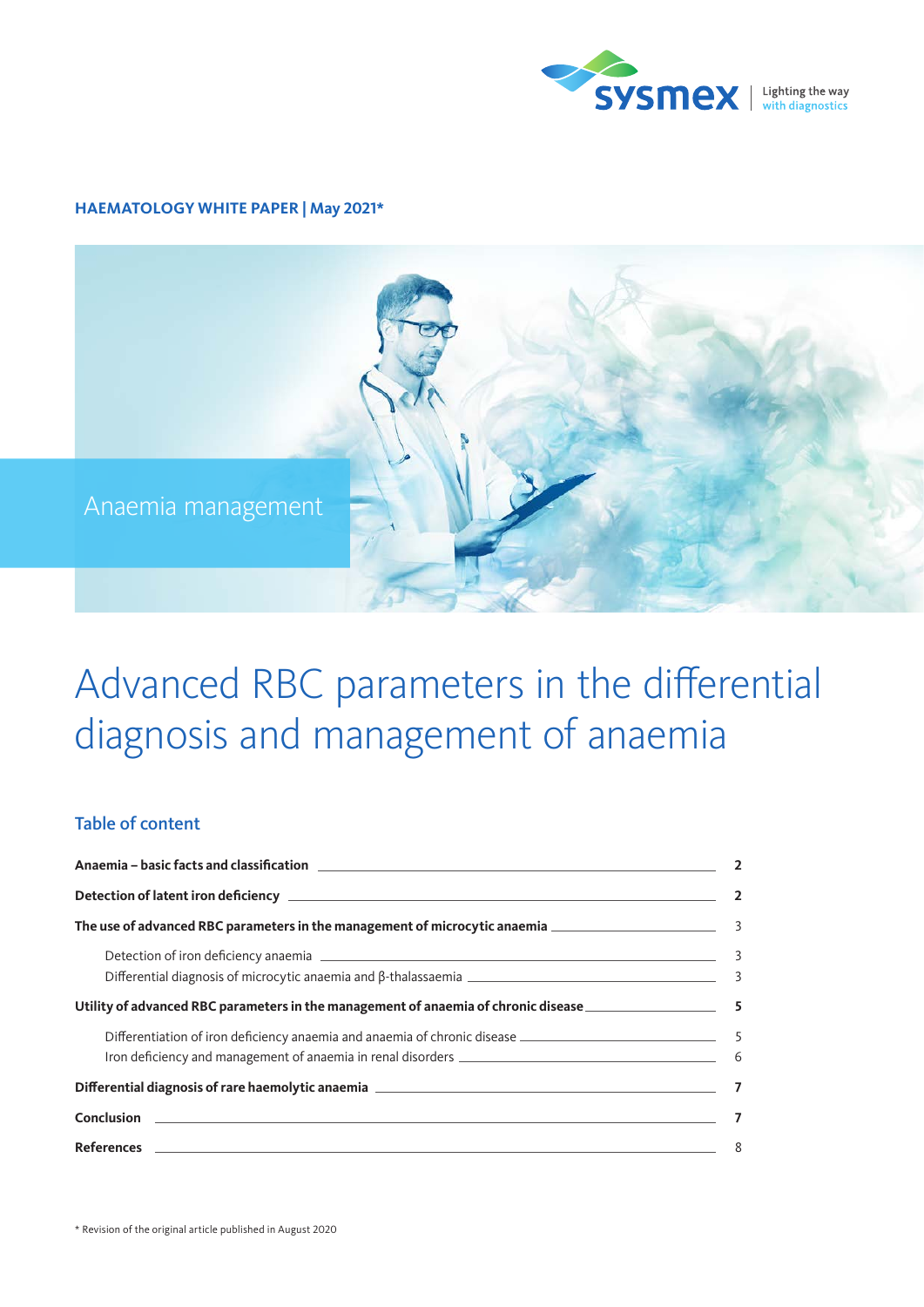## <span id="page-1-0"></span>Anaemia – basic facts and classification

Anaemia is a global public health issue affecting an estimated third of the world's population with women and young children being predominantly concerned. According to the World Health Organization (WHO), anaemia is a condition in which the number of red blood cells (RBC) or the RBC's capability of carrying oxygen is reduced, resulting in an insufficient oxygen supply to meet the individuals' physiological demand. In order to diagnose anaemia, the haemoglobin (Hb) concentration is a good first indicator. Appropriate Hb cut-offs were first published in 1968 by a WHO expert group and have since been set to < 13 g/dL (8 mmol/L) for healthy males, < 12 g/dL (7.4 mmol/L) for healthy females, and < 11 g/dL (6.8 mmol/L) for pregnant women [1]. Accordingly, fertile women are a vulnerable group for the potential development of anaemia, along with children, elderly people and patients with chronic diseases.

Typical anaemia symptoms include fatigue, shortness of breath, tachycardia and headache. These may occur mild but lead to a serious reduction of the individual's quality of life. In the long term, permanently insufficient oxygen supply caused by untreated anaemia may seriously impair organ function. Therefore, detecting pre-anaemic conditions and diagnosing anaemia in an early phase can facilitate a timely intervention to prevent irreversible damage. The most common type of anaemia is iron deficiency anaemia (IDA). Other anaemia types result from vitamin deficiencies, blood loss events and infectious/chronic diseases. IDA can often be treated by nutritional iron supplementation, while patients with haemolytic, aplastic or myelodysplastic anaemia subtypes or anaemia of chronic disease (ACD) require precise differential diagnosis for adequate medical treatment to prevent severe state progression.

Differential diagnosis usually requires a morphological classification of RBC via the measurement of the mean corpuscular volume (MCV), which allows to distinguish between microcytic, normocytic and macrocytic anaemia (Fig. 1). Normal MCV values range between 80 and 100 fL. Impaired haemoglobin production, which is typical of IDA and β-thalassaemia, results in microcytic RBC with MCV values < 80 fL. In contrast, MCV values > 100 fL are mainly associated with abnormal erythropoiesis. For example, vitamin B12 and folate deficiencies lead to macrocytic anaemia with megaloblastic RBC. A second subtype of macrocytic anaemia is the non-megaloblastic macrocytic anaemia. Normocytic anaemia, on the other hand, is characterised by normal MCV values and a reduced number of RBC due to acute bleeding, haemolysis and/or chronic diseases (Fig. 1).

Haemoglobin concentration and morphological RBC classification provide valuable clinical insights into anaemia status, especially if iron or vitamin deficiencies are involved. Hence, efficient medical intervention depends on precise differential diagnosis. Modern automated haematology analysers offer a variety of advanced RBC parameters which serve this need. Advanced parameters



*Fig. 1 Morphological classification of anaemia using the MCV. Typically, low MCV values indicate the presence of a microcytic anaemia, which may be due to iron deficiency or thalassaemia. Normocytic types of anaemia can be caused by acute bleeding, increased haemolysis or chronic diseases, none of which alters the MCV. Macrocytic anaemia is characterised by an increased MCV and is further divided into non-megaloblastic anaemia caused by impaired erythropoiesis, and megaloblastic anaemia resulting from vitamin B12 or folate deficiency.*

such as the percentage of microcytic and hypochromic RBC, reticulocyte maturation stages, immature reticulocytes and reticulocyte haemoglobin content (RET-H*e*) deliver detailed data on specific cell populations. How these parameters can be used to facilitate and improve clinical decisions in anaemia management has been shown in numerous studies, which are summarised in the following paragraphs.

## Detection of latent iron deficiency

Iron supply is driven by dietary intake. A lack of iron often starts latently, symptom-free, with normal MCV and Hb values, but is likely to manifest as IDA over a certain time. Especially pregnant women are at risk of complications due to latent or severe iron deficiency (ID). The same applies for toddlers and children since their bodies demand high levels of iron for rapid growth and development. Therefore, diagnosing latent ID in a subclinical stage is crucial for timely interventions with dietary changes or iron supplements. A powerful advanced clinical parameter for predicting iron deficiency is the reticulocyte haemoglobin content or equivalent (RET-H*e*/ CHr, see box). For this approach, the reticulocyte haemoglobin content was recently investigated in high-risk population groups. A study conducted by Ulrich *et al.* demonstrated a better overall performance of CHr for predicting iron stores in a paediatric population of 9–12-month-old infants [2]. The authors determined the ideal threshold for CHr at 27.5 pg (1.707 fmol), with a sensitivity of 83 % and a specificity of 72 %, to include infants with a high likelihood to subsequently develop anaemia. In an adult population, Toki *et al.* compared RET-H*e* to classical biochemical parameters for accurate ID screening [3]. The cut-off was set to 28.4 pg (1.762 fmol) with a corresponding sensitivity of 68% and a specificity of 91% –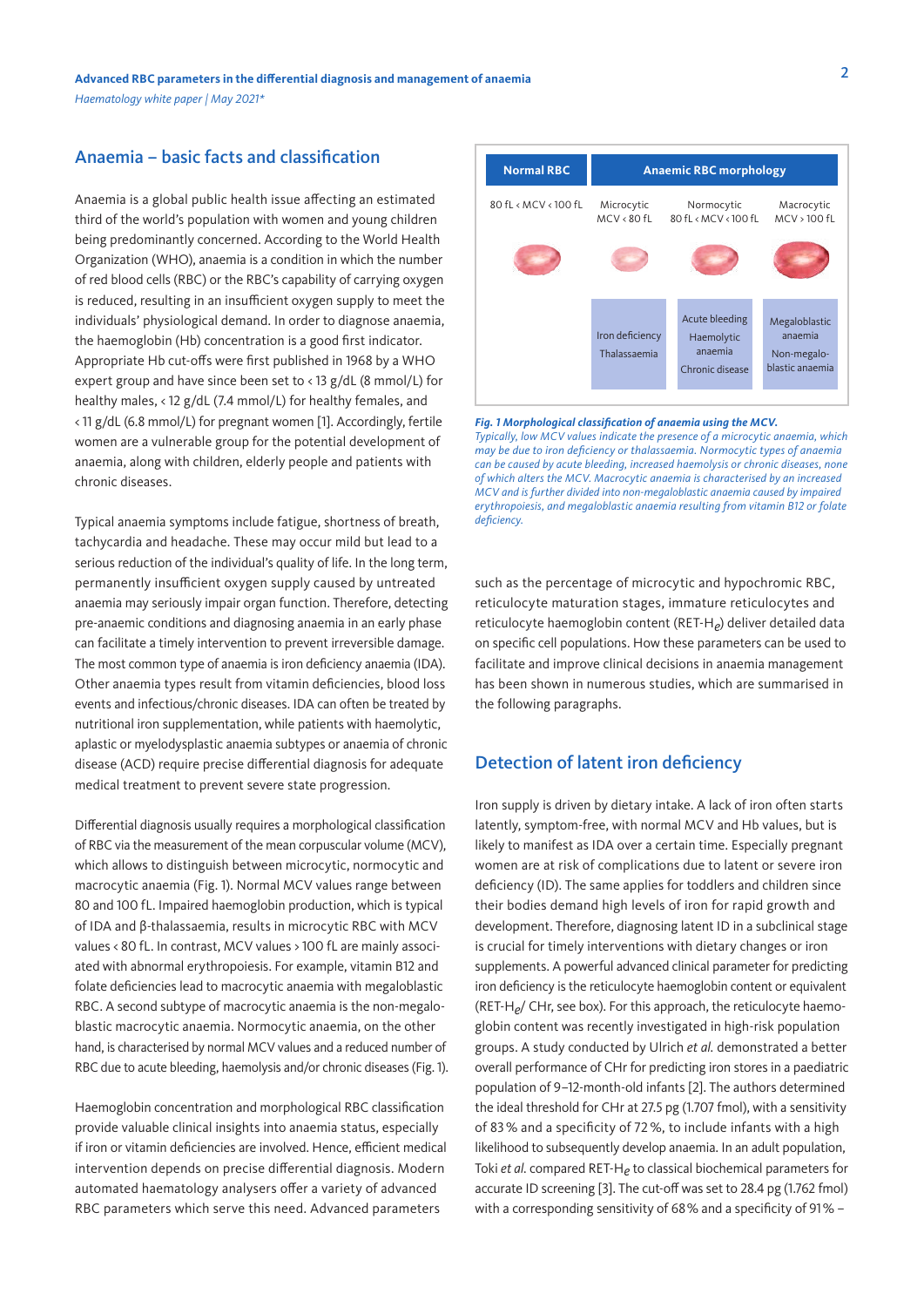<span id="page-2-0"></span>results that match the classical biochemical values very well and indicate comparable accuracy of ID diagnosis. A similar cut-off was applied in a study assessing RET-H*e* as a routine screening tool for latent ID of blood donors (Hb > 12.5 g/dL, > 7.8 mmol/L) [4]. The RET-H*e* cut-off was set to 28 pg (1.73 fmol) with a sensitivity and specificity of 91.2% and 97.2%, respectively, when compared to the soluble transferrin receptor (sTfR) value. Postmenopausal, apparently healthy women were examined by Urrechaga *et al.* and it was also concluded that RET-H*e* shows significant differences between latent ID and non-ID individuals [5].

RET-H*e* and CHr – two equivalent parameters

The reticulocyte haemoglobin content is reported by two different haematology analyser systems with different terminology: the reticulocyte haemoglobin content (CHr) provided by Siemens Healthineers' Advia® haematology series and the reticulocyte haemoglobin equivalent (RET-H*e*) from Sysmex.

Several studies showed that these two parameters have the same clinical meaning and strongly agree with each other in paediatric patients (RET-H<sub>e</sub> and CHr; y = 1.04x – 1.06; r<sup>2</sup> = 0.88) and adults (RET-H<sub>e</sub> and CHr; y = 1.06x – 0.43; r<sup>2</sup> = 0.83) [31].

Also, Jarc *et al.* found a linear correlation between RET-H*e* and CHr (r = 0.895) and provided cut-off values for the identification of iron deficiency in iron deficiency anaemia. Altogether these studies show that CHr and RET-H*e* are equivalent parameters and directly comparable [26, 31, 32].

All mentioned studies pointed out the advantages of measuring reticulocyte haemoglobin content/equivalent for assessing iron store status at an early stage. The analysis is quick, cost-efficient and comparable with or better than conventional biochemical markers, which proves the application a suitable screening parameter for latent ID.

# The use of advanced RBC parameters in the management of microcytic anaemia

#### **Detection of iron deficiency anaemia**

Iron deficiency is the root cause of an estimated 50% of all anaemia diagnoses [1]. The reference method for assessing bone marrow iron stores and detecting iron deficiency is Perls' Prussian blue staining [6, 7]. This method requires bone marrow aspiration, which is an invasive and painful procedure. As an alternative, serum ferritin levels, transferrin saturation percent (TSAT), total iron binding capacity (TIBC) and soluble transferrin receptors (sTfR) are common biochemical indicators of iron deficiency [6]. However, these parameters have limitations. Since TSAT is influenced by the daily

fluctuations of serum iron, and serum ferritin is an acute-phase reactant, both parameters may not be reliable under inflammatory conditions [8, 9]. In contrast to this, RET-H*e* reflects the haemoglobin content of red blood cell progenitors, which have a lifetime of one or two days in peripheral blood, and therefore gives real-time information about iron availability in the bone marrow and its incorporation into haemoglobin. RET-H*e* is not affected by the acute-phase reaction [10, 11], and shows a much lower degree of biological variation than TSAT and ferritin (Table 1) [12].

#### *Table 1 Analytical and biological variation in parameters assessing anaemia and iron status, adapted from [12].*

|                        | <b>Coefficient of variation (%)</b> |            |                         |             |                 |
|------------------------|-------------------------------------|------------|-------------------------|-------------|-----------------|
| Source of<br>variation | Hb                                  | <b>Hct</b> | RET-H <sub>e</sub> /CHr | <b>TSAT</b> | <b>Ferritin</b> |
| Analytical             | 2.0                                 | 2.2        | 2.4                     | 2.7         | 6.9             |
| Biological             | 4.0                                 | 4.0        | 4.8                     | 38.0        | 15.1            |
| Total                  | 6.0                                 | 6.2        | 7.2                     | 40.7        | 22.0            |

Hb: haemoglobin; Hct: haematocrit; RET-H*e*/CHr: reticulocyte haemoglobin; TSAT: transferrin saturation

Mehta *et al.* investigated the ability of RET-H*e* and serum ferritin to assess bone marrow iron in IDA side-by-side in an adult patient cohort. Their results showed a high correlation between RET-H*e* and serum ferritin (r = 0.786; P < 0.0001) and that RET-H*e* is slightly better in predicting bone marrow iron stores with an area under the curve (AUC) of 0.894 compared to 0.891 for serum ferritin [7].

Buttarello *et al.* compared the efficiency of HYPO-H*e*, which gives the percentage of RBC with a haemoglobin content < 17 pg (1.055 fmol), and RET-H*e* to diagnose iron-deficient conditions, which were defined by serum ferritin levels < 15 µg/L (12 µg/L in women) and TSAT < 16%. With a sensitivity of 93.1% and a specificity of 95.1%, RET-H*e* (cut-off 30.6 pg, 1.899 fmol ) showed a remarkable ability to identify IDA and performed slightly better than HYPO-H*e* (cut-off 0.9%), which achieved 84.5% and 95.7% for sensitivity and specificity, respectively [6].

Together, these studies showed that the advanced RBC parameters – especially RET-H*e* – are a promising tool for IDA detection and assessing bone marrow iron stores. However, these parameters do not allow differentiating iron deficiency conditions from β-thalassaemia. Therefore, they should be used with caution in populations with a high prevalence of β-thalassaemia.

### **Differential diagnosis of microcytic anaemia and β-thalassaemia**

Although IDA and β-thalassaemia arise from different aetiologies, their common decrease in MCV makes it difficult to differentiate them with classic haematological parameters. The most reliable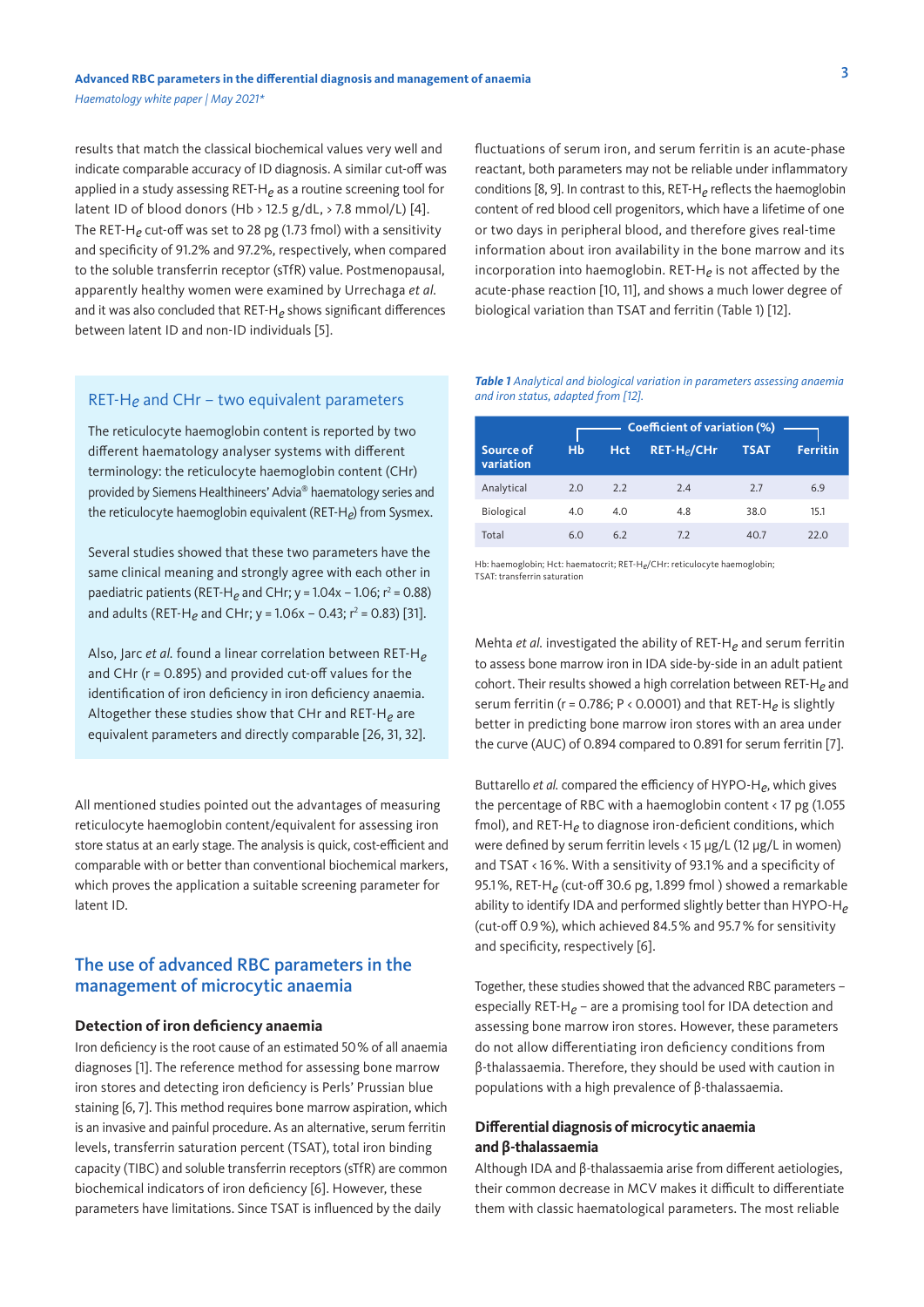*Haematology white paper | May 2021\**

method for diagnosing β-thalassaemia is the measurement of the  $HbA_2$  concentration using high-performance liquid chromatography. In search of a fast and easy-to-use screening tool, several authors used classic RBC parameters – MCV, mean corpuscular haemoglobin (MCH), Hb and the red cell distribution width (RDW) – to develop algorithms with the aim of differentiating IDA from β-thalassaemia patients. These algorithms turned out to be inappropriate to discriminate IDA subjects from β-thalassaemia carriers. With the availability of advanced RBC parameters, interest in such algorithms was renewed [13]. For example, Urrechaga *et al.* developed an index that combines MicroR – the percentage of microcytic RBC with a volume < 60 fL – and HYPO-H*e*, which reflects the percentage of hypochromic RBC with a Hb content < 17 pg (1.055 fmol), together with the red cell distribution width (RDW). For β-thalassaemia screening, the so-called 'M-H-RDW index' provided a sensitivity of 100% and a specificity of 92.6%, at a cut-off value of -7.6 [13].

Schoorl *et al.* developed six algorithms – three for IDA and three for β-thalassaemia – which can be used to differentiate IDA and

β-thalassaemia depending on defined preconditions (Fig. 2) [14]. For example, after the identification of a microcytic patient (MCV  $\leq$  85 fL), microcytic erythropoiesis should be confirmed by MicroR > 3%, which is the first precondition. Using more specific MCV ranges as a second precondition, in combination with MicroR, RDW and/or RBC cut-off values, guides the decision which algorithm should be used to identify IDA (algorithms 1–3) or β-thalassaemia (algorithms 4–6). Direct comparison of the diagnostic efficiency in a study population consisting of 142 IDA, 34 β-thalassaemia and 309 healthy subjects revealed that the algorithms developed by Schoorl *et al.* performed better than previously published indices. Algorithms 1–3 (IDA) showed a sensitivity of 79% and a specificity of 97%, while algorithms 4–6 (β-thalassaemia) demonstrated a sensitivity of 74% and a specificity of 98% [14].

The combination of advanced RBC parameters with conventional indices represents a valuable tool, which improves β-thalassaemia screening and helps in the differential diagnosis of IDA and β-thalassaemia.



#### *Fig. 2 Differentiation of IDA and β-thalassaemia using six novel algorithms developed by Schoorl et al.*

*After the identification of microcytic RBC (MCV ≤ 85 fL), precondition 1 (MicroR ≥ 3%) is used to confirm microcytosis. Three different MCV ranges are used as precondition 2 to categorise this microcytosis. After precondition 2, further decision criteria guide to either an appropriate algorithm to identify IDA or an algorithm for β-thalassaemia identification. Formulas of respective algorithms are shown in the table below the flow chart. Adapted and modified from [14]. Units used for the parameters of the alorithm: RBC (× 1012/L), Delta-He (pg), haemoglobin HGB (g/dL), HYPO-He (%), MCV (fL), MicroR (%), RDW-SD (fL), RDW-CV (%), RET (× 1012/L).*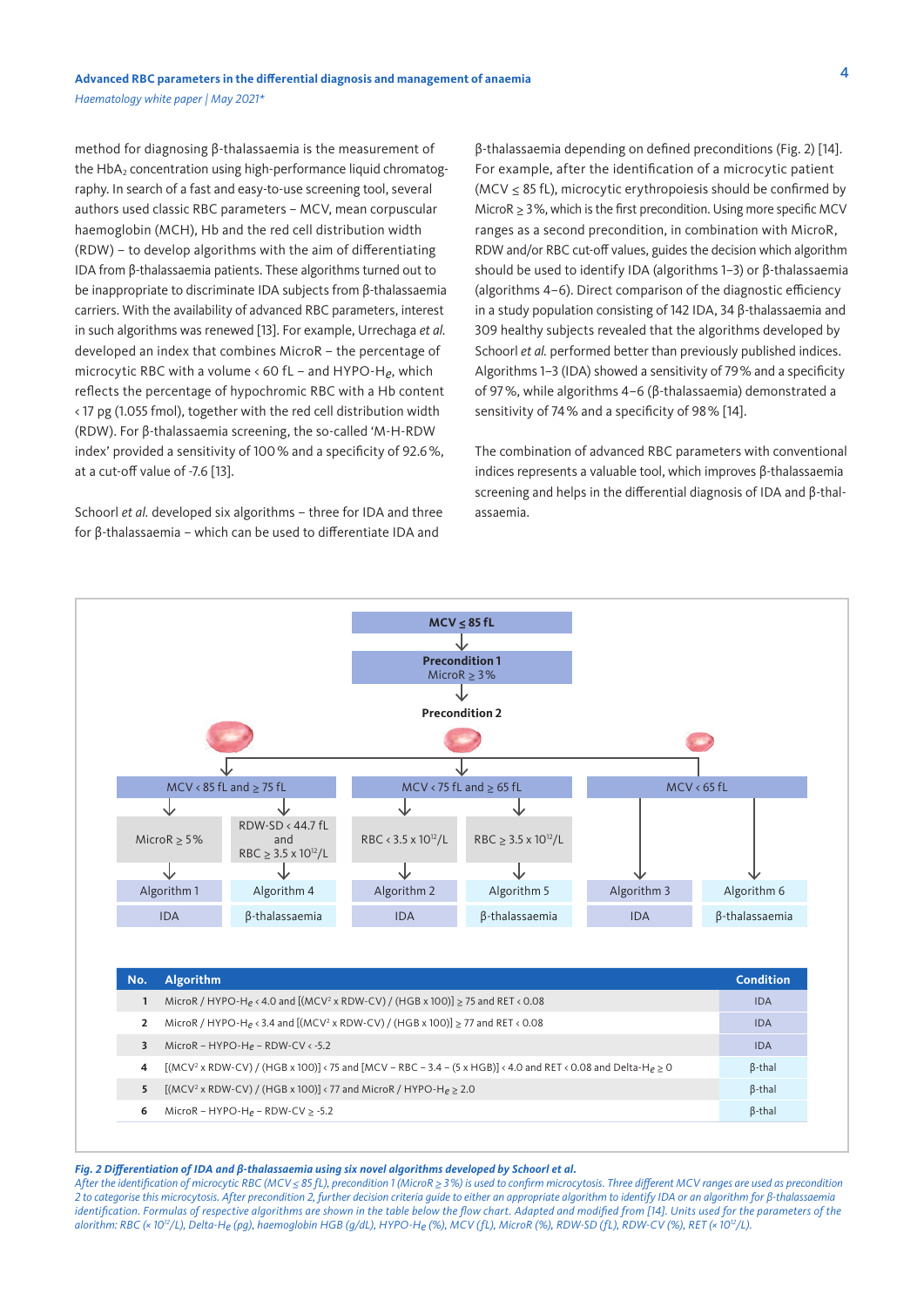## <span id="page-4-0"></span>Utility of advanced RBC parameters in the management of anaemia of chronic disease

#### **Differentiation of iron deficiency anaemia and anaemia of chronic disease**

ACD is the second most prevalent type of anaemia worldwide. It can evolve from many different aetiologies, for example kidney disorders and malignancies. In most cases, ACD develops as a normocytic anaemia, which means MCV values are unaffected. Biochemical markers such as sTfR and the ratio sTfR/log ferritin have been shown to be reliable in clinical use but have limitations.

Nevertheless, classical IDA, ACD and a combination of ACD/IDA are difficult to distinguish. Since RET-H*e* is a useful parameter for the detection of ID and IDA in certain patient cohorts, it was also considered useful in the differentiation between IDA and ACD patients. The study of Canals *et al.* reported significant differences in the values obtained for RET-H*e* between IDA and ACD patients [15]. The ability of RET-H*e* to discriminate IDA from ACD was further confirmed by Urrechaga *et al.* Interestingly, not only RET-H*e* but also HYPO-H*e* showed significant differences between patients with iron deficiency, chronic kidney disease (CKD) and haemodialysis patients [11, 16].

A powerful tool for discriminating classic IDA from ACD and the combined condition of functional iron deficiency with ACD is the so-called 'Thomas plot', developed by Thomas *et al.* The four-bay diagnostic plot combines RET-H*e* with the sTfR/log ferritin ratio to guide the treatment decision whether iron supplementation (IDA and ACD with IDA) or erythropoietin application (ACD and ACD with IDA) is applicable (Fig. 3) [10].

The Thomas plot was shown to be attractive in preoperative anaemia management. Enko *et al.* used the Thomas plot to guide the decision whether a patient with preoperative anaemia (Hb < 13 g/dL, < 8.1 mmol/L) should be supplemented with 200 mg iron intravenously and 40,000 international units (I.U.) of erythropoiesis-stimulating agents (ESA) in case the plot indicated ACD, or with 1,000 mg iron intravenously and 10,000 I.U. ESA if ID or combined ACD/ID was indicated. When using these criteria, patients with elective hip or knee surgery showed higher pre- and postoperative Hb levels compared to untreated anaemic patients and received 44% less RBC transfusion units [17].

In addition to RET-H*e*, also Delta-H*e* has come into focus as a useful parameter in the management of anaemia and the differential diagnosis of ACD/IDA [18]. Delta-H*e* represents the difference between reticulocyte and red blood cell haemoglobin content, therefore reflecting the trend of iron incorporation into erythroid precursor cells.

By combining Delta-H*e* and RET-H*e*, Weimann *et al.* developed a novel diagnostic plot. The 'Haema plot' (Fig. 4) provides rapid information about changes in erythropoiesis, which could help to decipher the root cause of disease-related types of anaemia under inflammatory conditions [18]. Interestingly, both parameters, Delta-H*e* and RET-H*e*, were able to distinguish ACD and sepsis patients receiving or not receiving therapy, which makes them interesting parameters for therapy monitoring.



*according to Thomas et al. The Thomas plot is a four-bay plot which combines sTfR/log ferritin and RET-He. It gives information about the iron-deficient state and helps to differentiate IDA from ACD. Adapted and modified from [10].*



*Fig. 4 Haema plot for the management of various disease-specific types of anaemia [18]. The nine-bay Haema plot merges RET-He and Delta-He values. The bays are consecutively numbered from one to nine and patients can be assigned according to the respective values for the two biomarkers. Adapted and modified from [18].*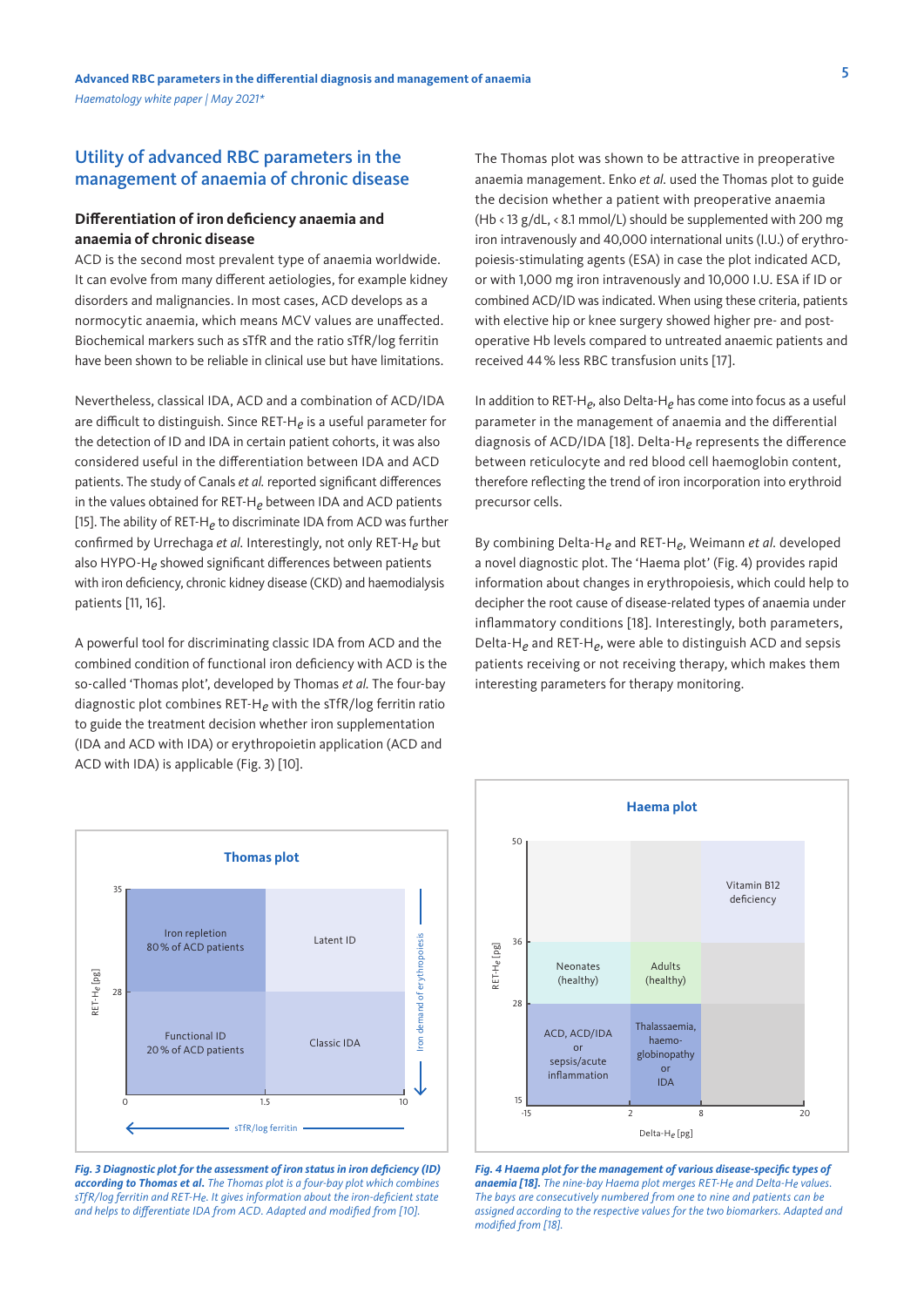#### <span id="page-5-0"></span>**Iron deficiency and management of anaemia in renal disorders**

In chronic kidney disease (CKD), anaemia develops from impaired erythropoiesis, which is often due to a lack of erythropoietin (EPO) production. Administration of ESA, such as recombinant human erythropoietin (rHuEPO), is an efficient treatment and has the potential to rectify impaired RBC production fully. However, insufficient iron availability, caused by an absolute or functional iron deficiency, significantly limits the therapeutic efficiency of rHuEPO [19]. Therefore, the identification of patients who need additional iron supplementation is necessary. Since biochemical parameters such as serum ferritin and transferrin saturation were shown to be less accurate in assessing functional iron deficiency under inflammatory conditions [6], several clinical practice guidelines propose the percentage of hypochromic red cells and the reticulocyte haemoglobin content as parameters for the evaluation of iron deficiency and assessment of iron therapy targets in CKD patients (Fig. 5) [20, 21].

## Initial evaluation of iron deficiency in CKD

#### **Cellular assessment**

- $Hb < 11 g/dL$
- RBC indices (MCH, MCHC, MCV)
- White blood cell and differential count
- **Platelet and reticulocyte count**

#### **Iron assessment**

- Hypochromic cells % (if sample  $\leq 6$  h old)
- Reticulocyte Hb (RET-H<sub>e</sub>)
- Serum ferritin
- C-reactive protein

#### **Iron therapy targets**

- $\blacksquare$  Hypochromic cells < 6%
- Reticulocyte Hb (RET-H<sub>e</sub>) > 29 pg
- Ferritin >  $100 \mu g/L$
- $\blacksquare$  TSAT > 20%

*Fig. 5 Renal association's clinical practice guideline on anaemia of chronic kidney disease [21]. Hb < 11 g/dL is equal to Hb < 6.8 mmol/L in SI units. Accordingly, RET-He > 29 pg is equal to RET-He > 1.8 fmol.*

By now, several studies showed that RET-H*e* can be used to assess the target of iron supplementation in CKD patients undergoing haemodialysis [22] and is a useful parameter for evaluating the need of iron supplementation during rHuEPO treatment [20]. Especially in children on chronic dialysis, where anaemia evolves from iron

deficiency rather than insufficient EPO production, RET-H*e* was shown to be a much better biomarker for iron deficiency than TSAT and ferritin [23]. In end-stage renal disease (ESRD) patients undergoing peritoneal dialysis, Danielson *et al.* observed a correlation of Delta-H*e* with inflammation markers IL-6 and hs-CRP. Additionally, their study revealed an association of Delta-H*e* with response to ESA treatment and all-cause mortality risk, suggesting it to be a useful marker for risk assessment and prediction of ESA response in ESRD patients undergoing peritoneal dialysis [24].

In summary, RET-H*e* is a valuable parameter for assessing the iron status in CKD patients and more reliable than other biochemical parameters. Especially in patients undergoing haemodialysis, the use of RET-H*e* is advantageous and allows adjusting iron supplementation and EPO therapy according to a patient's needs. Besides RET-H*e*, also Delta-H*e* is of great interest as an alternative inflammation marker for the prediction of ESA response and risk assessment in renal disorders.

#### Reference ranges for advanced RBC parameters

For the advanced RBC parameters, the reference ranges on a large healthy cohort of Caucasians has not been published so far. However, in a recent study, van Pelt *et al.* analysed 12,782 blood samples from Dutch healthy individuals and established reference ranges for these parameters (Table 2) [33]. Despite this comprehensive data and respective reference ranges, the suitability of reference ranges in a given patient population should always be tested according to the recommendations of the International Federation of Clinical Chemistry and Laboratory Medicine [30].

*Table 2 Reference ranges for advanced RBC parameters on Sysmex XN-Series haematology analysers [33].*

| <b>XN</b> parameter  | <b>Reference range</b>                         |
|----------------------|------------------------------------------------|
| $RET-H$              | $29.7 - 35.4$ pg (1.731 – 2.197 fmol)          |
| <b>IRF</b>           | $2.7 - 14.9%$                                  |
| Delta-H <sub>e</sub> | $1.4 - 3.7$ pg (0.087 – 0.23 fmol)             |
| MicroR               | $0.3 - 3.9\%$                                  |
| MacroR               | $29 - 48%$                                     |
| $HYPO-H_{\rho}$      | $0.0 - 0.2\%$ (male)<br>$0.0 - 0.4$ % (female) |
| $HYPER-Ho$           | $0.5 - 0.9\%$ (male)<br>$0.4 - 0.8\%$ (female) |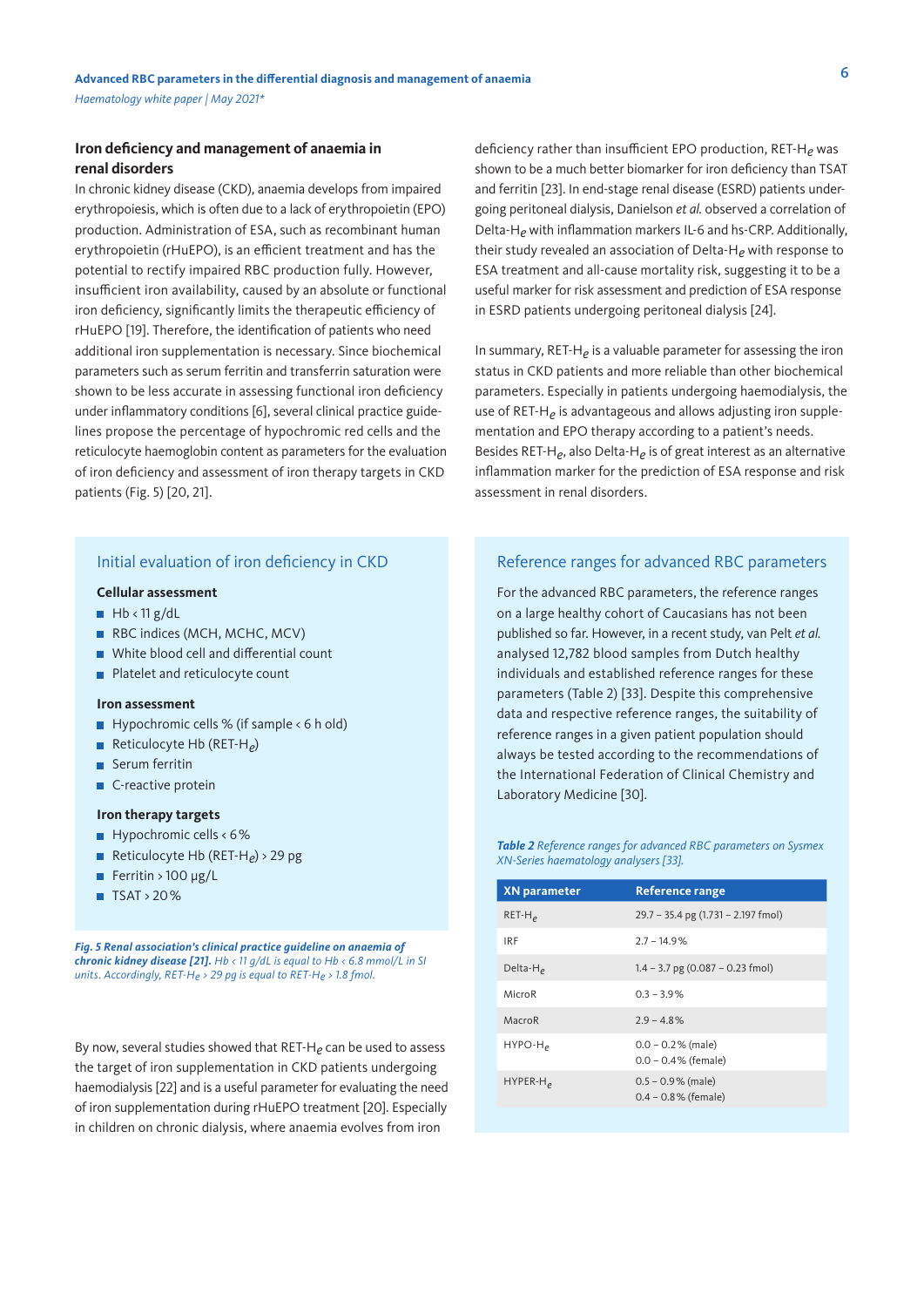# <span id="page-6-0"></span>Differential diagnosis of rare haemolytic anaemia

Haemolytic anaemias such as hereditary spherocytosis (HS) and pyruvate-kinase deficiency (PKD) are classified as normocytic types of anaemia and diffential diagnosis is particularly challenging due to the lack of sensitivity and specificity of commonly used methods [25]. HS evolves from different molecular defects leading to membrane skeleton abnormalities and the formation of spherically shaped RBC.

In this context, the normal CBC with a slightly elevated MCHC (mean cellular haemoglobin concentration) value was shown to be relevant to identifying certain patients with RBC membrane diseases including HS. The RBC score in Sysmex's CBC-O concept has been found to allow highly sensitive detection of RBC disease [26]. The search for an easy-to-use HS screening tool based on routine haematology parameters revealed that an increased reticulocyte (RET) count and an elevated ratio of total reticulocytes to the immature reticulocyte fraction (RET/IRF) are associated with HS. This discovery led to their implementation in the International Council for Standardization in Haematology (ICSH) guidelines as criteria for the diagnosis of HS [27, 28]. These findings were based on a study conducted by Mullier *et al.*, who used a reticulocyte count ≥ 80,000/µL and RET/IRF > 7.7 to identify HS patients. Their study also showed that RET/IRF > 16 could be used to identify trait or mild HS and further defined HS severity by MicroR  $\geq$  3.6% and MicroR/ HYPO-H*e* ≥ 2.5 (moderate) and ≥ 2.0 (severe). This tool was further adapted by Persijn *et al.*, who found a better performance by increasing the reticulocyte count threshold to ≥ 100,000/µL and decreasing the cut-off for MicroR to  $\geq 2.6\%$  [29].

Based on these findings, Bobeé *et al.* developed a specific and easy-to-use screening tool for HS, which achieved a sensitivity of 100% and a specificity of 92.1% by combining the RET/IRF ratio with haemoglobin level, reticulocyte count, MicroR and HYPO-H*e*. Using the same parameters, Bobeé *et al.* also developed criteria for diagnosing PKD and established the first automated blood countbased screening tool for the identification of PKD patients with a sensitivity of 100 % and a specificity of 96.5 % (Fig. 6). Both the HS and PKD screening criteria proved to be effective in HS patients with anaemia and in children under the age of three years [25].



#### *Fig. 6 Scheme of abnormal RBC membrane formation due to HS and PKD with the respective screening criteria based on advanced RBC parameters for the haematological identification of HS and PKD patients.*

*By using extended RBC parameters, Bobee et al. developed a screening tool for HS, which allows to identify HS and PK patients with the given cut-off values for reticulocyte count (RET), the ratio of reticulocytes to the immature reticulocyte fraction (RET/IRF), and, depending on the Hb level, the percentage of microcytic RBC (MicroR) or the ratio of microcytic to hypochromic RBC (MicroR/HYPO-He). Hb < 12 g/dL is equal to Hb < 7.4 mmol/L. Adapted and modified from [25]. \*Hb concentrations only considered for HS patients.*

# **Conclusion**

Modern haematology analysers easily measure a multitude of different parameters, which allow obtaining a fast and clear picture of the anaemic status of a patient. Several studies showed that the advanced red blood cell parameters are a valuable tool for anaemia management and can guide clinicians in their decision on the best and most efficient therapy for an anaemic patient. Moreover, combining advanced RBC parameters with each other or with classic parameters opens a variety of new opportunities for the early diagnosis of different types of anaemia, and the monitoring of disease progression and response to therapy.